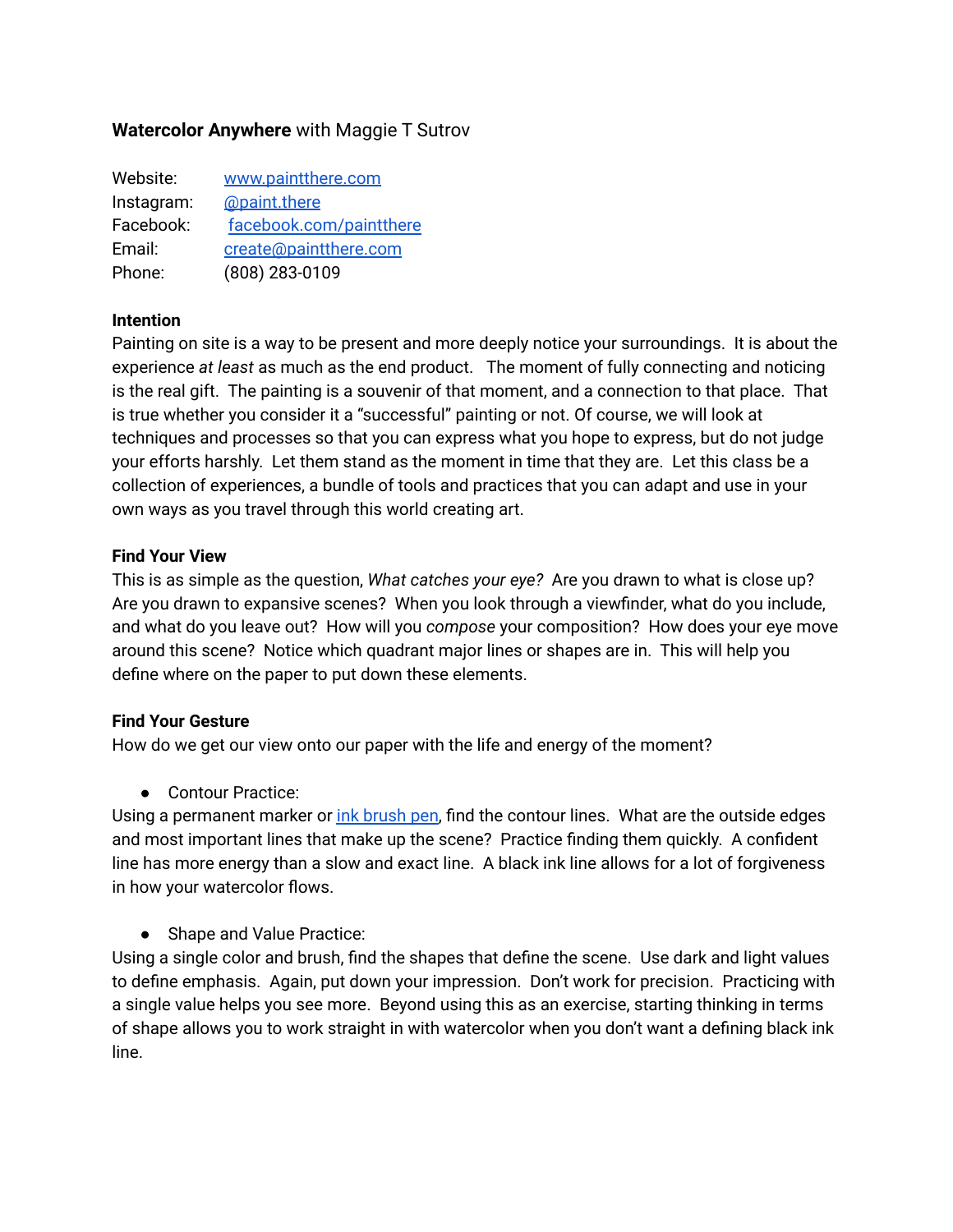## **Control and Flow**

Watercolor is simply pigment suspended in water soaking into paper.

### The ONE rule of watercolor: **Where the water goes, the pigment will flow.**

There are no other rules. We are building an innate feel for the ratio of how much water to how much pigment for the effect you are looking for.

Water brushes take a little getting used to, but a good one gives even water when you squeeze it, allowing you to leave behind the water cup and to paint anywhere. Use the largest you can find. Pentel [Aquash](https://www.amazon.com/Pentel-Aquash-Point-Water-FRHBBP/dp/B002LG0YSO) Large still has a fine tip for detail, but covers well. The Pentel [Aquash](https://www.amazon.com/Pentel-Aquash-Point-Water-FRHBBP/dp/B01FUMOKYE?th=1) Flat is great for looser work. The Niji [12mm](https://www.amazon.com/Yasutomo-Niji-Water-Brush-12mm/dp/B00CHRM7EG/ref=sr_1_3?dchild=1&keywords=niji+water+brush&qid=1627676780&s=office-products&sr=1-3) Flat allows for filling in skies, larger areas. Get to know the feel and flow of whatever tools you use.

One downside to water brush pens is that they only come so large. If you are going to use a larger paper (about 11x14 and up), you may want traditional brushes to maintain the same looseness, gesture, and to cover space while on site. Recommended: use a paint brush a size larger than you feel comfortable using.

## **Color and Contrast**

We create the energy and emphasis of a painting through the colors we use and the contrast we create. Our eyes are directed to areas of high contrast--areas of difference. Areas of subtle contrast also intrigue our eye because we need to study them more. We will use color to create contrast in several ways.

● Value--Dark vs light

Any one color can be varied by the ratio of pigment to water. Some pigments have naturally darker values.

● Temperature--Warm vs Cool

In simple terms, Red, Orange, Yellow are warm, and Green, Blue, Purple are cool. It is helpful to notice the parts of your view that are "warm" and the areas that are "cool". However, in truth, color temperature is a continuum. Colors are warm or cool in comparison to each other. For instance, if you have three reds on your palette: Cadmium Red, Quinacridone Rose, and Alizarin Crimson, the Cadmium is almost an orange, and so it is warmest. Alizarin Crimson, as a burgundy, is close to purple, so it is the coolest.

• Saturation

Primary Colors: red (magenta), yellow, and blue. For true primary colors, I recommend Quinacridone Rose, Cadmium Yellow Light, and Pthalo Blue.

Secondary and Tertiary Colors: Colors mixed on a color wheel using primary colors.

Pigments: While you can mix any color with magenta, yellow, and blue, we like having other colors in our palettes. Synthetic and natural pigments each have their own qualities, and are lovely additions. It is, however, important to understand where these colors fall in relation to a color wheel's spectrum.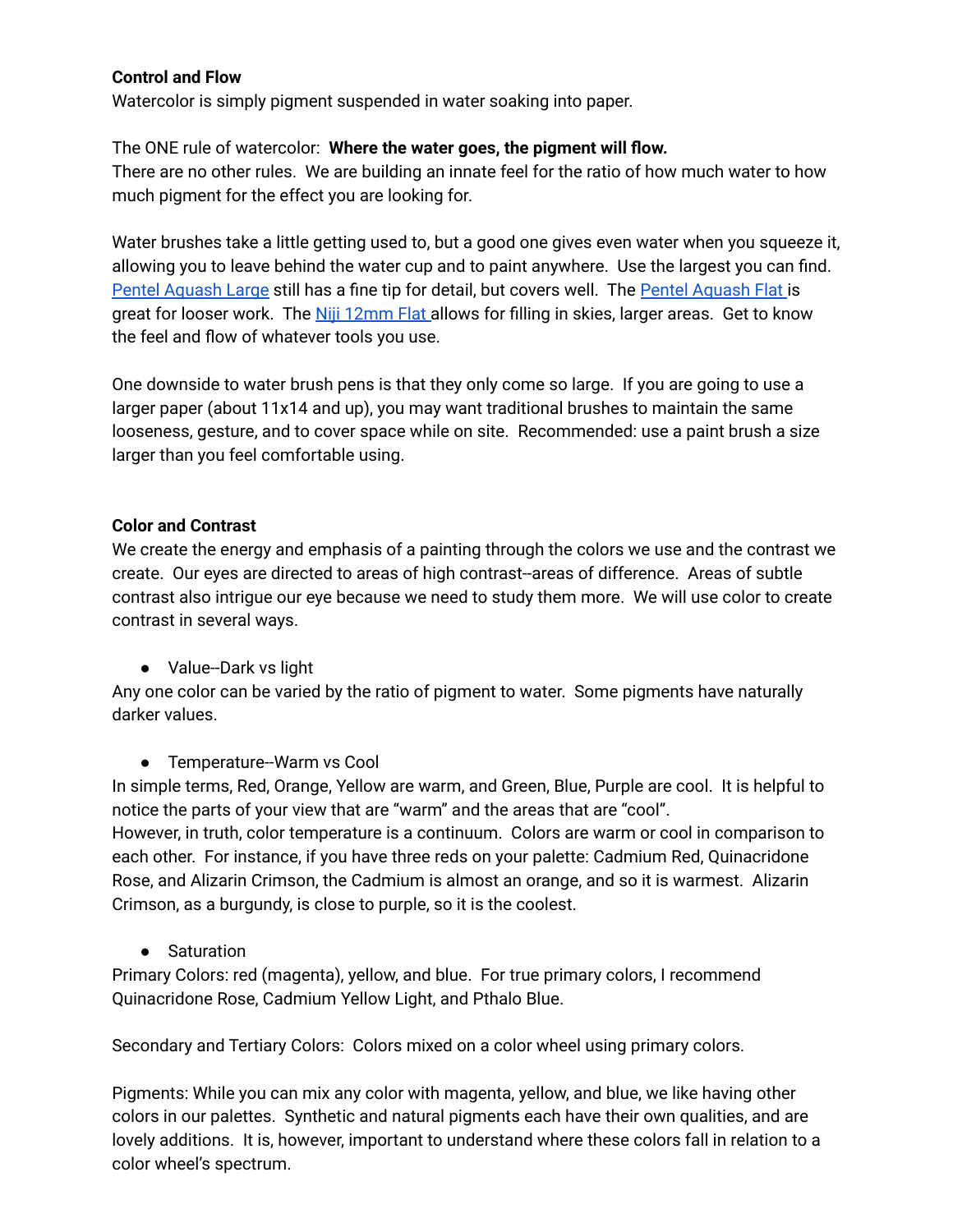Fully Saturated Colors: These colors can be found on a color wheel. Basically imagine a brilliant rainbow. These colors can be mixed with no more than one or two primary colors.

Less Saturated Colors: All complex, muddy colors, browns and greys --HOWEVER, I am not going to speak in terms of brown or grey in this class. Less saturated colors are created when you have three primary colors mixed in some ratio. For instance: if you have a green (yellow and blue), and add a drop of magenta, you will have a less saturated green. Similarly, Burnt Sienna is a less saturated red. When you look at your environment and see a "brown" or "grey", ask yourself what color it is a less saturated version of.

## **The Two Mindframes**

Any artwork makes use of two mindframes to create something: Creating and Critiquing

When we are creating, we are in the flow. Paint is moving, or the notes or flowing, or the poem is pouring out of us. This is where we want to spend our time!

Any time you start judging, the art-making stops. As soon as you wonder where to put your next stroke, or if that note was on tune, or what word should follow next, the creating has paused. Be kind to yourself. These pauses can help you refine your artwork. (Stop and step back to look at your painting from a distance every so often!) However, it is dangerous to spend too much time here, especially if you forget to be kind. Remember, creating art is an experience. Let yourself be in the moment. We will take time periodically to reflect, share what we notice, and possible "what ifs" to help us all grow, but when you are painting, let yourself flow with the paint.

#### **Paper We Used:**

[Strathmore](https://www.amazon.com/Strathmore-Mixed-Media-Postcards-Blank/dp/B07HY7T9ZN/ref=sr_1_1?crid=HJE49CVC5WXC&dchild=1&keywords=strathmore+postcards&qid=1628820662&sprefix=file+%2Caps%2C282&sr=8-1) Postcards [Strathmore](https://www.amazon.com/Strathmore-140-205-Ready-Cut-Sheets/dp/B004WFUE1O/ref=sxts_rp_s1_0?crid=2KEE08MC6N4XK&cv_ct_cx=strathmore+watercolor+paper&keywords=strathmore+watercolor+paper&pd_rd_i=B004WFUE1O&pd_rd_r=5af151a6-a96b-4793-9ad2-bf3444221b9c&pd_rd_w=pJoJN&pd_rd_wg=Vijuy&pf_rd_p=dc8286ba-5f1e-4679-adde-8b7fe66c128e&pf_rd_r=C847646ZT271A75SVQQM&psc=1&qid=1649113979&sprefix=strathmore%2Caps%2C184&sr=1-1-5e1b2986-06e6-4004-a85e-73bfa3ee44fe) watercolor paper 5x7in [Arches](https://www.dickblick.com/items/arches-natural-white-watercolor-paper-22-x-30-hot-press-90-lb-single-sheet/) Hot Press 90lb [Arches](https://www.dickblick.com/items/arches-natural-white-watercolor-paper-22-x-30-cold-press-5-sheets/) Cold Press 140lb

Note: You can get Arches from Ben Franklin on occasion. They also sell blocks sometimes with sealed edges so you peel your painting off once complete--another route for plein air painting. The links I shared for Arches are through *dickblick.com*, which gives you a shipping quote after purchase (you can refuse if you don't like the quote.) It's annoying, but their customer service and products are nonetheless good. Their tube [watercolor](https://www.dickblick.com/products/blick-artists-watercolors/) paint is also one of the best deals if you're putting together a big enough order to warrant paying for the shipping.

#### **Paint and Palettes**

I most often purchase Daniel Smith watercolors via Amazon.

If I am ordering supplies from Dick Blick, sometimes I will order their brand (cheaper and decent quality)

Your palettes included Windsor Newton Cotman [watercolor](https://www.amazon.com/Winsor-Newton-Cotman-Watercolour-20-Mulitcoloured/dp/B08NK1BR8B/ref=sr_1_3?crid=10P7WGBTKX4OJ&keywords=cotman+watercolor+set&qid=1649114135&s=arts-crafts&sprefix=cotman%2Carts-crafts%2C171&sr=1-3), which is a good beginning option. The colors you have are similar to my palette, but not exactly the same. Windsor Newton Cotman also has travel palettes such as [this](https://www.amazon.com/Winsor-Newton-Cotman-Colour-Compact/dp/B00004THXH/ref=sr_1_4?crid=10P7WGBTKX4OJ&keywords=cotman+watercolor+set&qid=1649114277&s=arts-crafts&sprefix=cotman%2Carts-crafts%2C171&sr=1-4) and this. My suggestion: purchase one of these or similar, then refill with tube paint as needed. That way you can upgrade to higher quality paint over time, and replace colors that you don't ever use. If you want to treat yourself to a high quality metal travel palette, check out **Art [Toolkit.](https://arttoolkit.com/supplies/palettes/)**